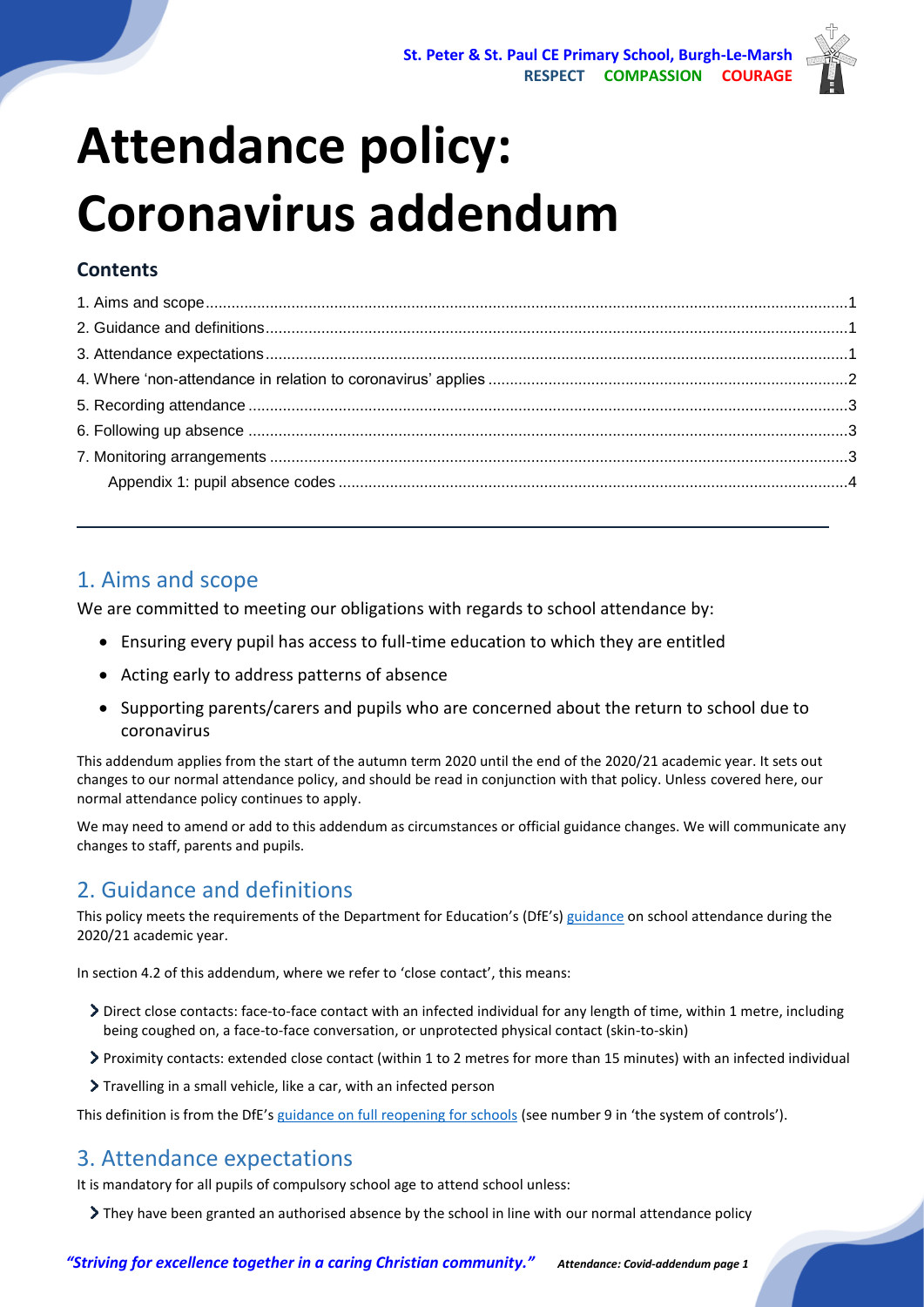

They cannot attend school due to specific circumstances related to coronavirus (see section 4, below)

## <span id="page-1-0"></span>4. Where 'non-attendance in relation to coronavirus' applies

We will only accept 'non-attendance in relation to coronavirus' in circumstances where a pupil's travel to, or attendance at, school would be:

- Against guidance from Public Health England and/or the Department of Health and Social Care relating to the incidence of coronavirus or its transmission
- Prohibited by any legislation or statutory directions relating to the incidence of transmission of coronavirus

#### **4.1 Pupil develops symptoms or lives with someone who does**

The pupil's parent/carer must notify the school on the first day that their child needs to self-isolate. The pupil will stay at home until they or the symptomatic person they live with receives their coronavirus test results.

**If the pupil's test result is negative**: the pupil will return to school when they feel well and no longer have symptoms similar to coronavirus. They should continue to stay at home if they remain unwell (i.e. with a different illness).

**If the person the pupil lives with tests negative:** the pupil will stop self-isolating and return to school

#### **4.2 Pupil or a 'close contact' of theirs receives a positive test result**

The pupil's parent/carer must notify the school about the positive test result as soon as possible. This will be done either via emailing the school office or phoning the school.

Pupils who test positive must self-isolate in accordance with current NHS guidelines [\(https://www.nhs.uk/conditions/coronavirus-covid-19/\)](https://www.nhs.uk/conditions/coronavirus-covid-19/) from the onset of symptoms, and must only return to school when they no longer have symptoms (other than a cough or a loss of sense of smell or taste).

If a member of the pupil's household or a 'close contact' tests positive, the pupil must self-isolate in accordance with current NHS guidance (https://www.nhs.uk/conditions/coronavirus-covid-19/). The pupil must do this from when the member of their household first had symptoms, or the day the pupil last met with the 'close contact' who received the positive result.

See the definition for 'close contact' in section 2 of this addendum.

#### **4.3. Pupil has to quarantine after travel abroad**

The parent/carer must notify the school if their child has to quarantine after travel to a country that is not on the government's [exemptions](https://www.gov.uk/guidance/coronavirus-covid-19-travel-corridors#countries-and-territories-with-no-self-isolation-requirement-on-arrival-in-england) list.

The pupil must quarantine as directed on their arrival to the UK and return to school thereafter.

#### **4.4 Pupil is required to shield during a local lockdown**

The parent/carer will notify the school if they are advised by the government to stay at home and will provide proof of their shielding letter by sending a copy to the school office, ideally via email.

The pupil will stay at home until the shieling measures in the local area are paused. Once the shielding measures are lifted, we will contact the pupil's parent/carer to set the expectation that they can return to school.

#### **4.5 Remote learning provision**

If a pupil is not attending school because of circumstances related to coronavirus, but where the pupil is not ill, the school will provide the pupil access to remote education. Where possible this will be via Google Classroom (Y1-Y6) and Tapestry (Rec). Our approach and expectations regarding remote education are set out elsewhere. We will keep a record of, and monitor, pupil engagement with remote learning, but we will not track this information in the attendance register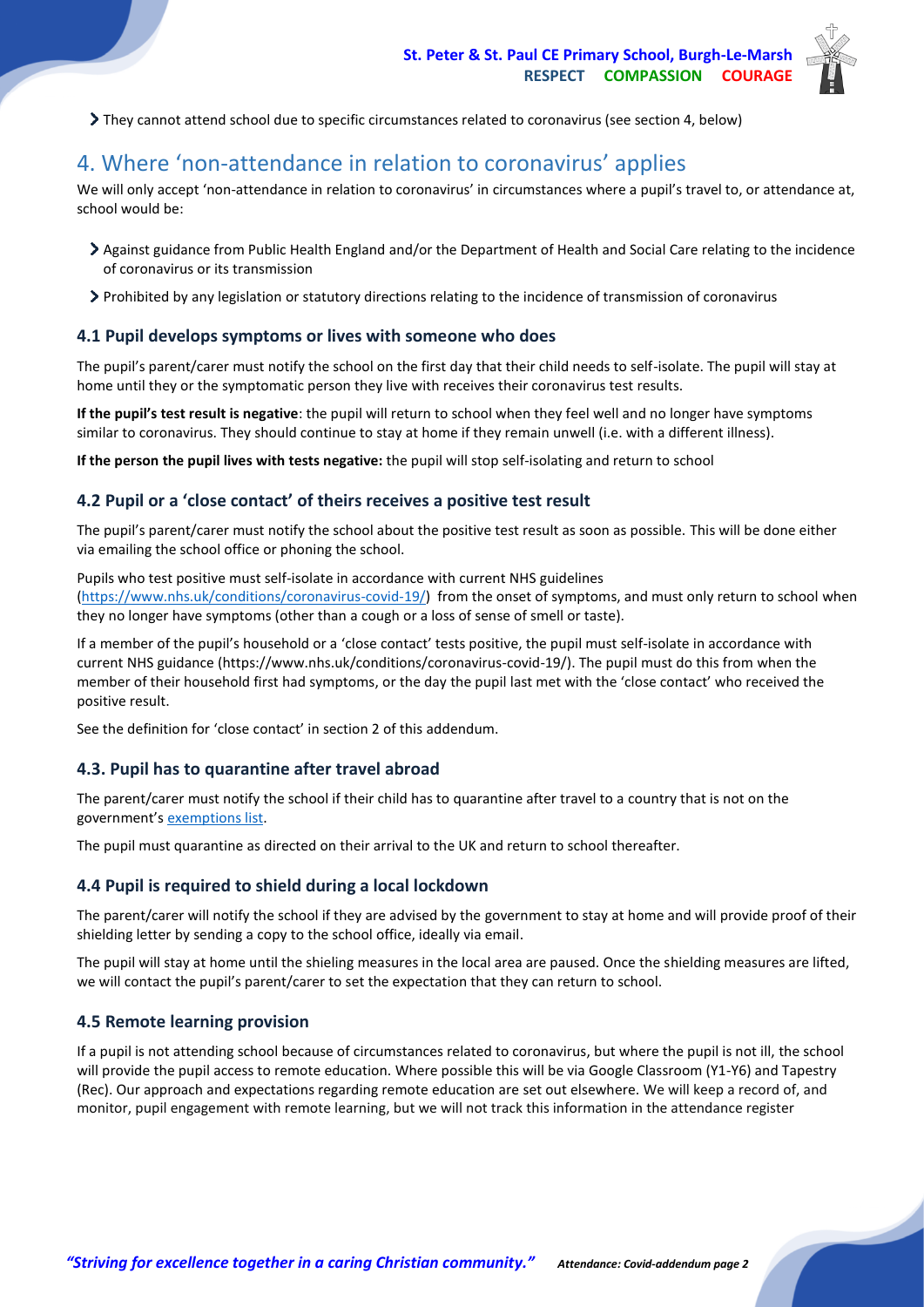

## <span id="page-2-0"></span>5. Recording attendance

We will take our attendance register at the start of the first session of each school day and once during the second session. It will mark whether every pupil is:

- > Present
- Attending an approved off-site educational activity
- > Absent
- Unable to attend due to 'exceptional circumstances' (as defined in our normal attendance policy)
- Unable to attend for reasons related to coronavirus (see appendix 1 for the relevant absence codes and when we will use them)

Pupils must arrive in school at their designated time slot on each school day.

The register for the first session will be taken at the end of the designated arrival slot and will be kept open until 9am. The register for the second session will be taken at 1:15pm as usual.

## <span id="page-2-1"></span>6. Following up absence

Where any child we expect to attend school does not attend, or stops attending, we will:

- Follow up on their absence with their parent or carer as is normal procedure.
- Notify their social worker if appropriate.

If a pupil does not attend because they, and/or their parent/carer are concerned about returning to school because of coronavirus, in the first instance we will arrange a phone call/video meeting/in-school appointment between the parent/carer and a member of the SLT to explain the protective measures the school is taking to keep pupils safe.

#### **6.1 Legal sanctions**

Our normal rules on legal sanctions apply.

## <span id="page-2-2"></span>7. Monitoring arrangements

<span id="page-2-3"></span>This policy will be reviewed as guidance from the LA or Department for Education is updated, and as a minimum termly by the SLT. At every review, it will be approved by the full governing board.